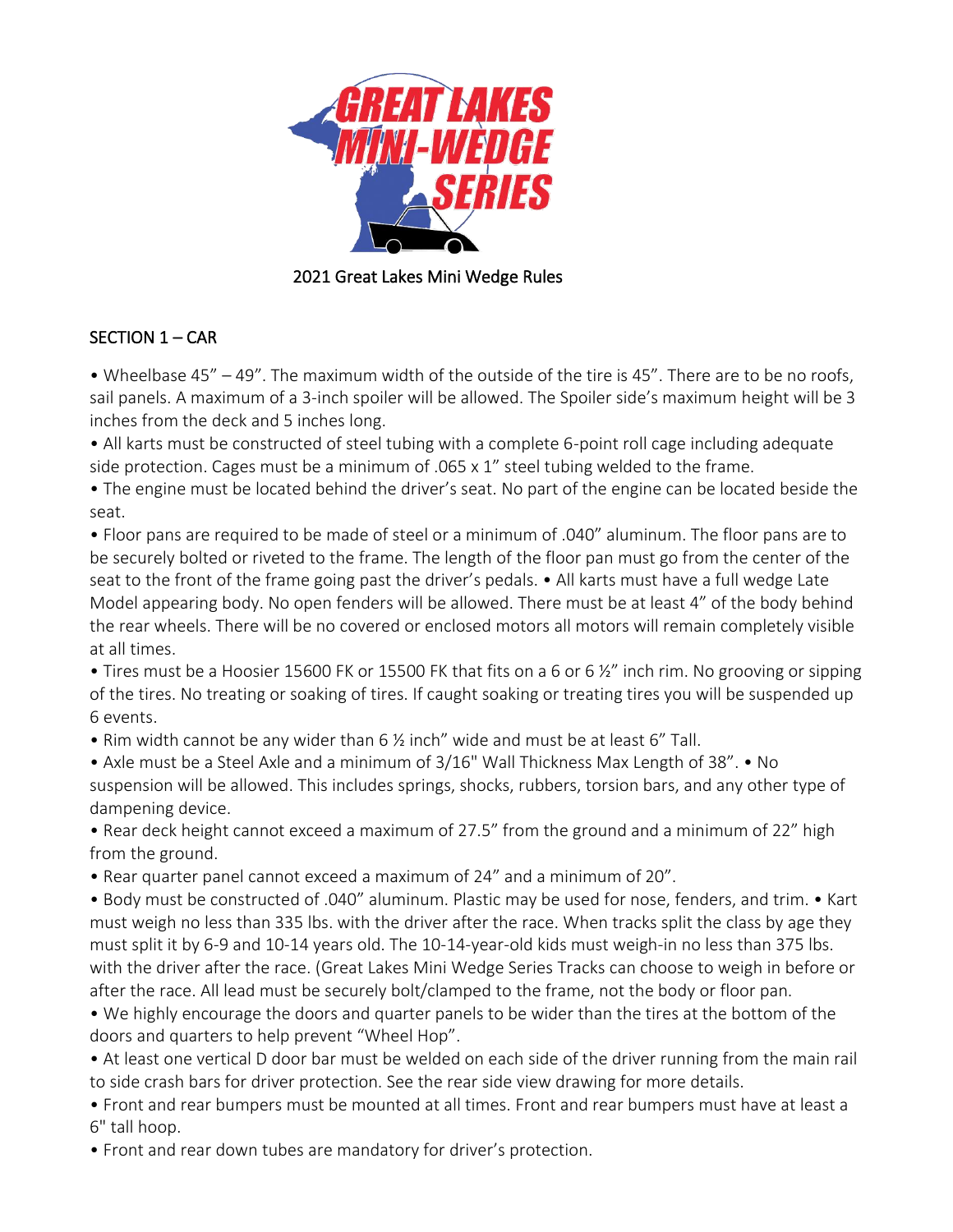- All tubing on the main roll cage must be at least .065" wall tubing.
- Driver's seat must be mounted in four locations (4-Bolts)•Two door numbers must be present with a minimum of 12".
- Must at all times have two return springs.
- Kill switch must be mounted on the deck visible to officials.

• Any weight mounted on the kart must be painted white with the driver's name and number on the weight. Weight must be mounted by at least a ½" bolt. Any weight lost during an event will result of a two-week suspension.

• 5-Point harness system is mandatory. All harnesses must have an SFI Rated patch.

• All karts must have two triangle-type side window nets attached to the roll bar one on each side of the driver. If you run the Full Containment seat you are not required to run a window net but are still Highly Recommended.

# SECTION 2 – ENGINE

· MWA 6.5 HP (212cc) OHV Predator Engine that's sealed with the MWA marks and serial number will be allowed.

- · 6.5 HP (212cc) OHV Predator Engine stock
- · Engine must remain stock.

Fuel allowed is regular gasoline NO Alcohol will be allowed

You cannot alter the exhaust in any way. The cover can be altered to fit the chain guard if needed no taking out the spark resistor for the exhaust.

You can change the spark plug.

You can disconnect the low oil sensor.

You can run an ARC Air Cleaner

NO RACING carburetor

Carburetors must remain stock with no alterations.

- · Noram "Magnum" Premier clutch will not be allowed in 2021
- · Tomar 2-Disc clutch will not be allowed in 2021.
- · MAX-Torque clutch is the only one allowed in 2021.

· You can run 12, 13, or 14 tooth Clutches. (This is to help decrease our rear axle gear for more groun d clearance.)

-There will be no driver initiated impound in 2021. However, Berlin reserves the right to. At any point in time on race day if a cart is deemed to have illegal parts or components an official can impound those parts. They will be inspected and if they are determined to be illegal, penalties will be issued to those teams. If a team does not comply with the impound they will automatically be disqualified from the event and potential the next and the components will not be returned.

· The mission is to provide children a safe and competitive series to teach them the fundamentals, sportsmanship, and completeness needed to grow into the sport as a young adult. The Great Lakes Mini Wedge can require teams to swap motor with a series issued motor at any time.

## SECTION 3 – RACE RULES

· All drivers must be accompanied by a parent or legal guardian. Unless you are appointed his / her legal guardian, by law, you cannot sign a release form for them. Therefore they cannot race. Any exception to this rule cannot be made by an Great Lakes Mini Wedge official and must be brought before the track's management or track's insurance carrier for a decision.